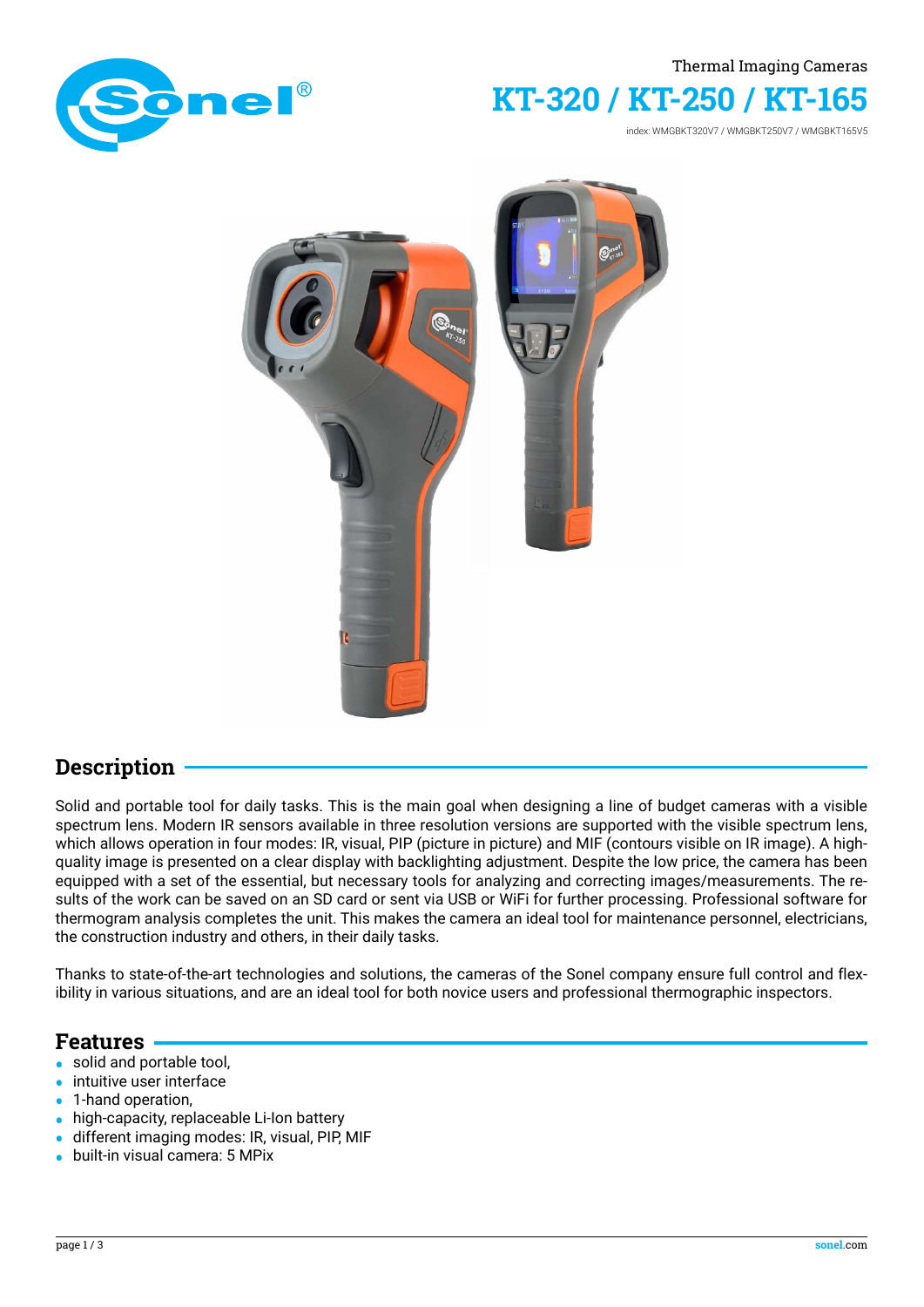| <b>Technical specification</b>                        |                                                                                                                   |                    |                    |
|-------------------------------------------------------|-------------------------------------------------------------------------------------------------------------------|--------------------|--------------------|
| <b>Model</b>                                          | KT-165                                                                                                            | <b>KT-250</b>      | KT-320             |
| <b>Detector resolution</b>                            | 160 x 120                                                                                                         | 256 x 192          | 320 x 240          |
| <b>Spectral range</b>                                 |                                                                                                                   | $7.5 - 14 \mu m$   |                    |
| <b>Pixel size</b>                                     | $12 \mu m$                                                                                                        | $12 \mu m$         | $17 \mu m$         |
| <b>Thermal sensitivity</b>                            |                                                                                                                   | ≤50 $mK$           |                    |
| <b>Focusing</b>                                       |                                                                                                                   | <b>Fixed focal</b> |                    |
| <b>IFOV (standard lens)</b>                           | 3.30 mrad                                                                                                         | 2.36 mrad          | 2.33 mrad          |
| <b>Minimum focus distance</b><br>(standard lens)      |                                                                                                                   | 0.5 <sub>m</sub>   |                    |
| Lens<br>(field of view/focal length)                  | $30.0^\circ \times 22.0^\circ / 3.7$ mm                                                                           | 35.0° x 26.0°/5 mm | 42.5° x 32.5°/7 mm |
| <b>Display</b>                                        | 3.5", high-quality LCD                                                                                            |                    |                    |
| Imaging mode                                          | IR / Visual / MIF / PiP                                                                                           |                    |                    |
| Zoom                                                  | x2 / x4                                                                                                           |                    |                    |
| <b>Temperature range</b>                              | $-20^{\circ}$ C650 $^{\circ}$ C                                                                                   |                    |                    |
| Accuracy                                              | ±2°C or ±2% of reading<br>(for ambient temperatures between 15°C and 35°C and an object temperature of above 0°C) |                    |                    |
| Image analysis mode                                   | Temp. readings: min., max. Temp. alarm                                                                            |                    |                    |
| <b>Palettes</b>                                       |                                                                                                                   | 6                  |                    |
| <b>Emissivity coefficient</b>                         | Adjustable from 0.01 to 1.00 or taken from the material list.                                                     |                    |                    |
| <b>Measurement correction</b>                         | Settable distance, relative humidity, ambient (reflected) temperature                                             |                    |                    |
| Photo image format                                    | <b>JPG</b>                                                                                                        |                    |                    |
| Video                                                 | Sending images via USB or Wi-Fi (option)                                                                          |                    |                    |
| <b>Built-in functions</b>                             | Visual camera 5 MPix                                                                                              |                    |                    |
| Wireless communication                                | Wi-Fi                                                                                                             |                    |                    |
| <b>Interfaces</b>                                     | SD card port, microUSB 2.0                                                                                        |                    |                    |
| Power supply                                          | Li-ion battery (operating time >4 hours), built-in charger, AC 110-230 V (50/60 Hz) power supply adapter          |                    |                    |
| <b>Operating temperature</b>                          | $-10^{\circ}$ C $$ 50 $^{\circ}$ C                                                                                |                    |                    |
| <b>Storage temperature</b>                            | $-20^{\circ}$ C $60^{\circ}$ C                                                                                    |                    |                    |
| <b>Humidity</b>                                       | 10%95%                                                                                                            |                    |                    |
| <b>Shock/vibration resistance</b>                     | 30 g 11 ms (IEC 60068-2-27) / 10 Hz~150 Hz~10 Hz 0.15 mm (IEC 60068-2-6)                                          |                    |                    |
| <b>Housing</b>                                        | IP43                                                                                                              |                    |                    |
| Weight                                                | approx. 0.72 kg (with battery)                                                                                    |                    |                    |
| <b>Dimensions (with standard lens</b><br>and battery) | 258 mm x 98 mm x 90 mm                                                                                            |                    |                    |